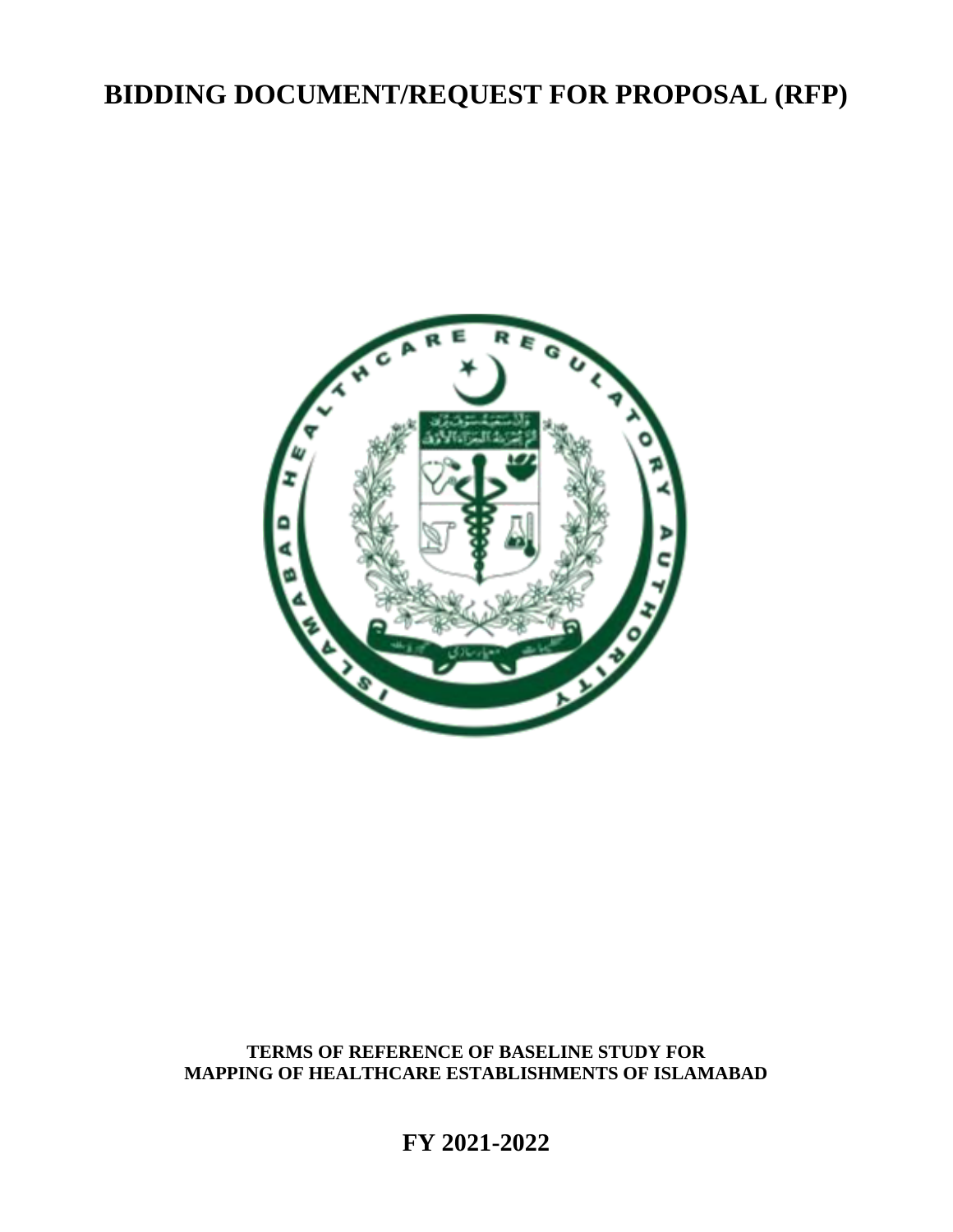## Contents

| 1.  |  |
|-----|--|
| 2.  |  |
| 3.  |  |
| 4.  |  |
| 5.  |  |
| 6.  |  |
| 7.  |  |
| 8.  |  |
| 9.  |  |
| 10. |  |
| 11. |  |
|     |  |
|     |  |
|     |  |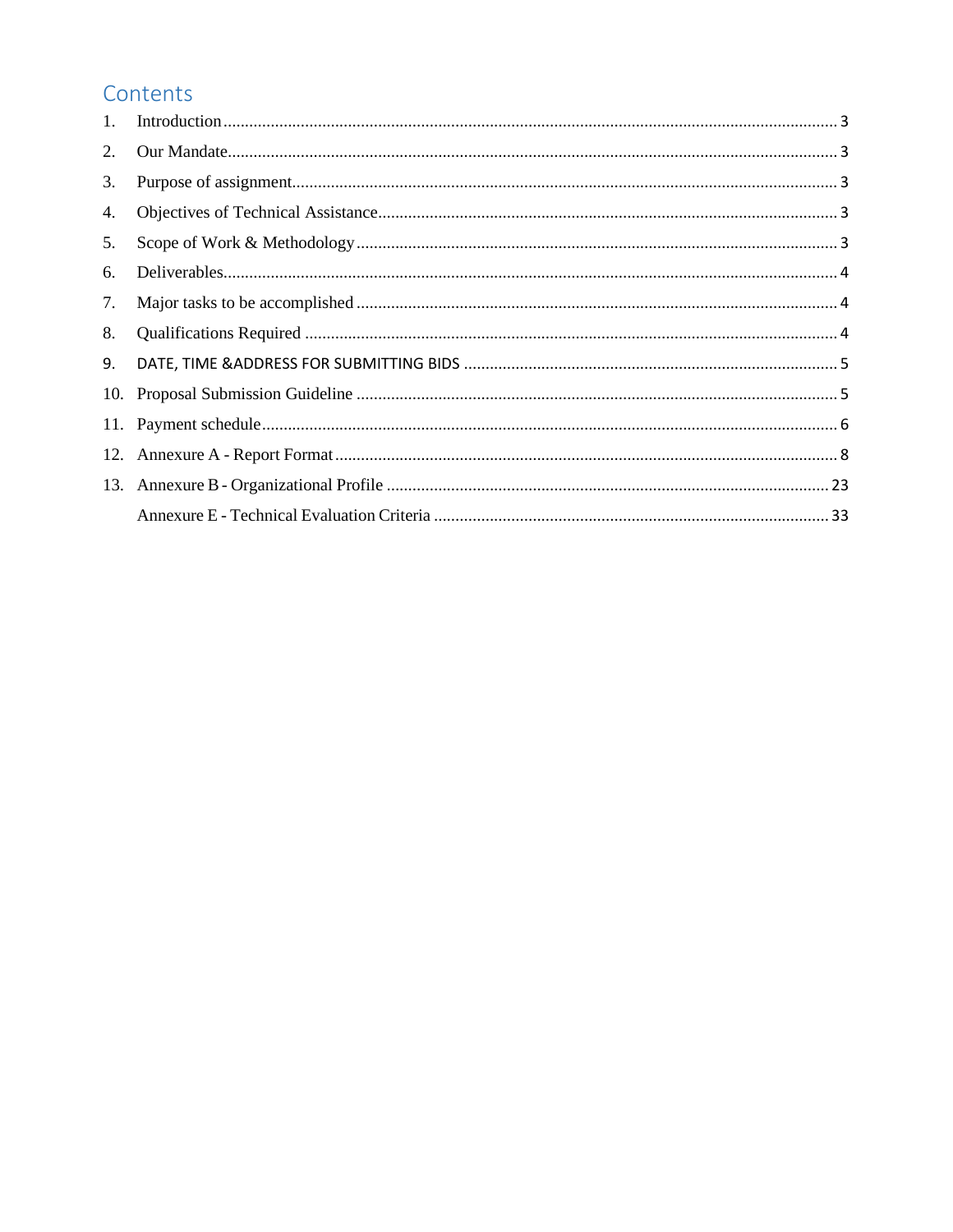## <span id="page-2-0"></span>**1. Introduction**

The Islamabad Healthcare Regulatory Authority (IHRA) was established on 22nd May, 2018 to regulate the healthcare sector to ensure provision of quality healthcare services in Islamabad. It is an initiative to promote healthcare safety with a mandate to provide regulation and supervision in all forms and manifestations to the healthcare sector, both in private and public.

## <span id="page-2-1"></span>**2. Our Mandate**

The IHRA Act 2018 mandates the Authority to develop and enforce healthcare service delivery standards at Healthcare Establishments (HCEs), in order to eliminate avoidable clinical and administrative errors, manage complaints, inspect HCEs, improve the Quality of care delivered and ban quackery in all its forms and manifestations.

## <span id="page-2-2"></span>**3. Purpose of assignment**

The purpose of the assignment is to conduct a comprehensive census for mapping of healthcare establishments (HCEs) of Islamabad Capital Territory (ICT) covering both urban and rural geographic jurisdiction. In 2018 Ministry of NHSR&C has conducted a mapping exercise of healthcare establishments which needs to be updated and leftover services like rehabilitation centers, cosmetic surgeries, Hijama Centers, sliming centers, home based clinics etc. needs to be included in proposed census.

### <span id="page-2-3"></span>**4. Objectives of Technical Assistance**

- 1. Enlistment of the healthcare establishments operational in ICT, to be part of Master Facility List (MFL) of WHO.
- 2. Latitude and longitude of the healthcare establishment
- 3. Operational status of healthcare establishments
- 4. Status of enlistment with IHRA
- 5. Details of healthcare professionals working in healthcare establishments
- 6. Enlistment of equipment
- 7. Details of services offered in the healthcare establishment
- 8. Briefing about IHRA role and mandate to those who have not been provisional registered with IHRA.
- 9. Distribution of sensitization material about how to get registered with IHRA and what are the benefits of being registered
- 10. Special enlistment of drug disorder rehabilitation centres along with services offered to patients

## <span id="page-2-4"></span>**5. Scope of Work & Methodology**

The consulting firm/consultant will be responsible to conduct the census of healthcare establishment as blanket coverage reach out scheme to all HCE of ICT along with its all prerequisites mentioned below;

- Meeting with IHRA technical team to finalize field plan including review of questionnaire, training, data collection, data entry, tabulation, report writing and logistical arrangements
- Field plan and timelines for overall data collection and each data collection team, in agreement with IHRA team.
- Training of field teams, arranging training event for field teams to train them on questionnaire (IHRA will monitor the trainings) and deployment plan.
- Orientation of online data collection application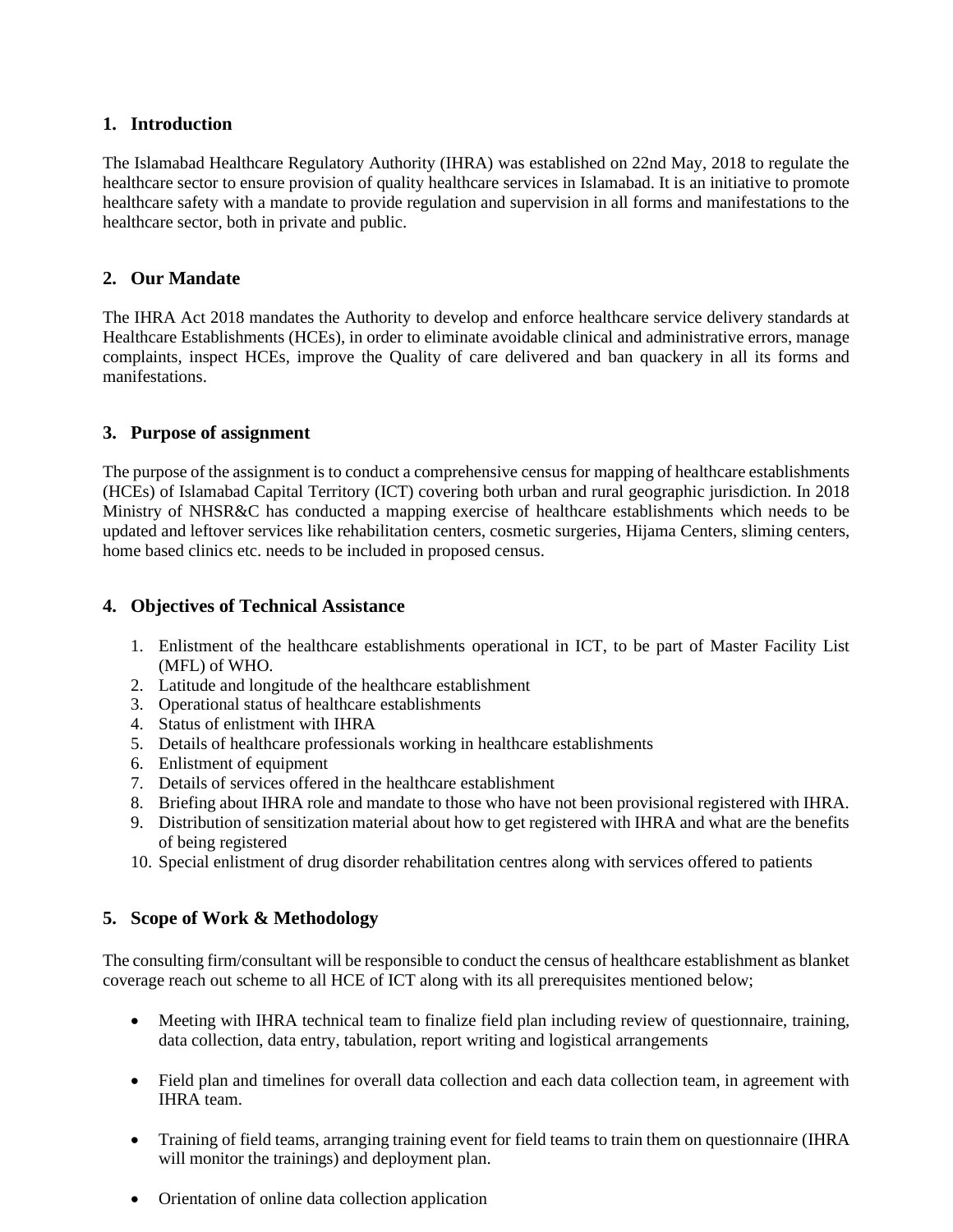- Field supervision of census activities
- Analyze data as per developed and agreed analysis plan
- A comprehensive final report detailing results, assessment and conclusions and recommendations

## <span id="page-3-0"></span>**6. Deliverables**

- 1. Conduct mapping of Healthcare Establishments of Islamabad Capital Territory both public and private.
- 2. Inception report
- 3. Presentation of findings
- 4. Draft report
- 5. Final report
- 6. The dataset of mapping exercise will be handed over to Islamabad Healthcare Regulatory Authority (both in hard and soft form) without having copy with consulting firm/consultant.

## <span id="page-3-1"></span>**7. Major tasks to be accomplished**

The consultant/firm will implement the assignment in 60 working days. The following will be the major tasks to be accomplished.

| $\overline{\#}$  | <b>Task</b>                                              | <b>Days</b>    |  |
|------------------|----------------------------------------------------------|----------------|--|
| 1                | <b>Planning</b>                                          | 15             |  |
| 1.1              | Meetings with IHRA technical team                        | 5              |  |
| 1.2              | Review of Questionnaire developed by IHRA technical team | 5              |  |
| 1.3              | Pilot Testing of questionnaire and mobile application    |                |  |
| $\boldsymbol{2}$ | <b>Training and Census</b>                               | 36             |  |
| 2.1              | Recruitment and training of Census staff                 | 3              |  |
| 2.2              | Training of field teams                                  |                |  |
| 2.3              | Census                                                   | 20             |  |
| 2.4              | Verification of enlisted data                            | 10             |  |
| $\mathbf{3}$     | Data analysis and report writing                         | 9              |  |
| 3.1              | Data analysis                                            | $\overline{2}$ |  |
| 3.2              | Draft Report                                             | $\overline{4}$ |  |
| 3.2              | Final Report along with handing over all the datasets    | 3              |  |
|                  | <b>Total</b>                                             | 60             |  |

## <span id="page-3-2"></span>**8. Qualifications Required**

Bidders are required to clearly identify and provide CVs for all those proposed in the Study Team, clearly stating their roles and responsibilities for this evaluation. Please note that the Consultant/Firm will be ultimately responsible for the enumerators and facilitators they are subcontracting to.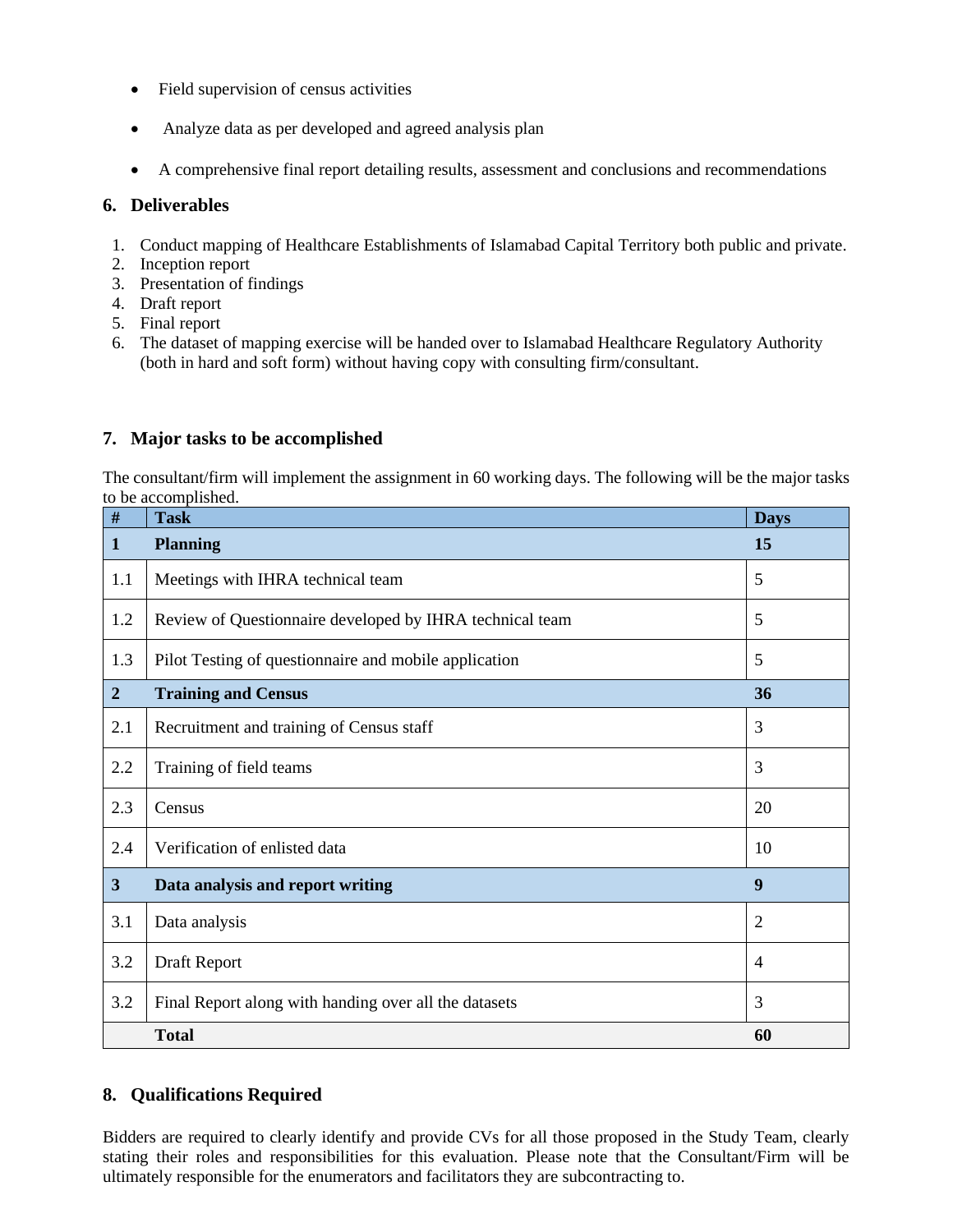The proposed Consultant team should include the technical expertise and practical experience required to deliver the scope of work and evaluation outputs, in particular, with regards to:

- 1. Minimum of 10 years of experience in administering studies, collecting data and producing quality mixed-methods baseline/end line assessment focused study reports, preferably for international nonprofit organizations or multilateral agencies and multi-country studies.
- 2. Demonstrated experience in designing baseline and end line studies including proven experience in sound sampling, mixed method approaches (quantitative and qualitative), tool development, enumerator training, etc.
- 3. Demonstrated experience recruiting, training and managing enumerators and facilitators for both quantitative and qualitative studies
- 4. Demonstrated experience in quantitative data and statistical analysis, using software such as SPSS or Stata.
- 5. Demonstrated experience in qualitative data analysis techniques, including the use of relevant software.
- 6. Specialization in women's economic and social empowerment, and gender equality issues and analysis.
- 7. Demonstrated experience in data management, including designing and managing gender- and agedisaggregated data and information systems capable of handling large datasets for study purposes.
- 8. Demonstrated experience in safeguarding and respecting vulnerable populations.
- 9. Fluency in English and Urdu is mandatory.

## <span id="page-4-0"></span>**9. Date, Time &Address For Submitting Bids**

| Islamabad Healthcare Regulatory Authority (IHRA).                                           |
|---------------------------------------------------------------------------------------------|
| 04 <sup>th</sup> June 2022 at 02:00 PM                                                      |
| 04 <sup>th</sup> June 2022 at 02:30 PM                                                      |
| Meeting Room, IHRA. 3rd Floor, DMLC Building<br>(PRCS) Sufi Tabassum Road, H-8/2, Islamabad |
| Deputy Director (Coord & In-charge<br>Procurement).                                         |
| +92 51 9199-999                                                                             |
|                                                                                             |

#### <span id="page-4-1"></span>**10. Proposal Submission Guideline**

- i) Proposal should be filled in carefully (**preferably typed**). No correction/alteration is allowed. Each page must be signed and stamped. Incomplete forms will not be accepted.
- ii) Single Stage-Two Envelope Bidding Procedure specified in the Public Procurement Rules, 2004 shall be followed for receiving and processing the bids. Bid Security, not less than **1% of quoted price** as mentioned in Tender Documents in the shape of **Pay Order/Bank Draft** is required in the name of **Islamabad Healthcare Regulatory Authority**, Islamabad. Neither personal Cheque nor the bids received without earnest money will be accepted.
- iii) Bid validity period till **30-06-2022** must be clearly mentioned in the bid.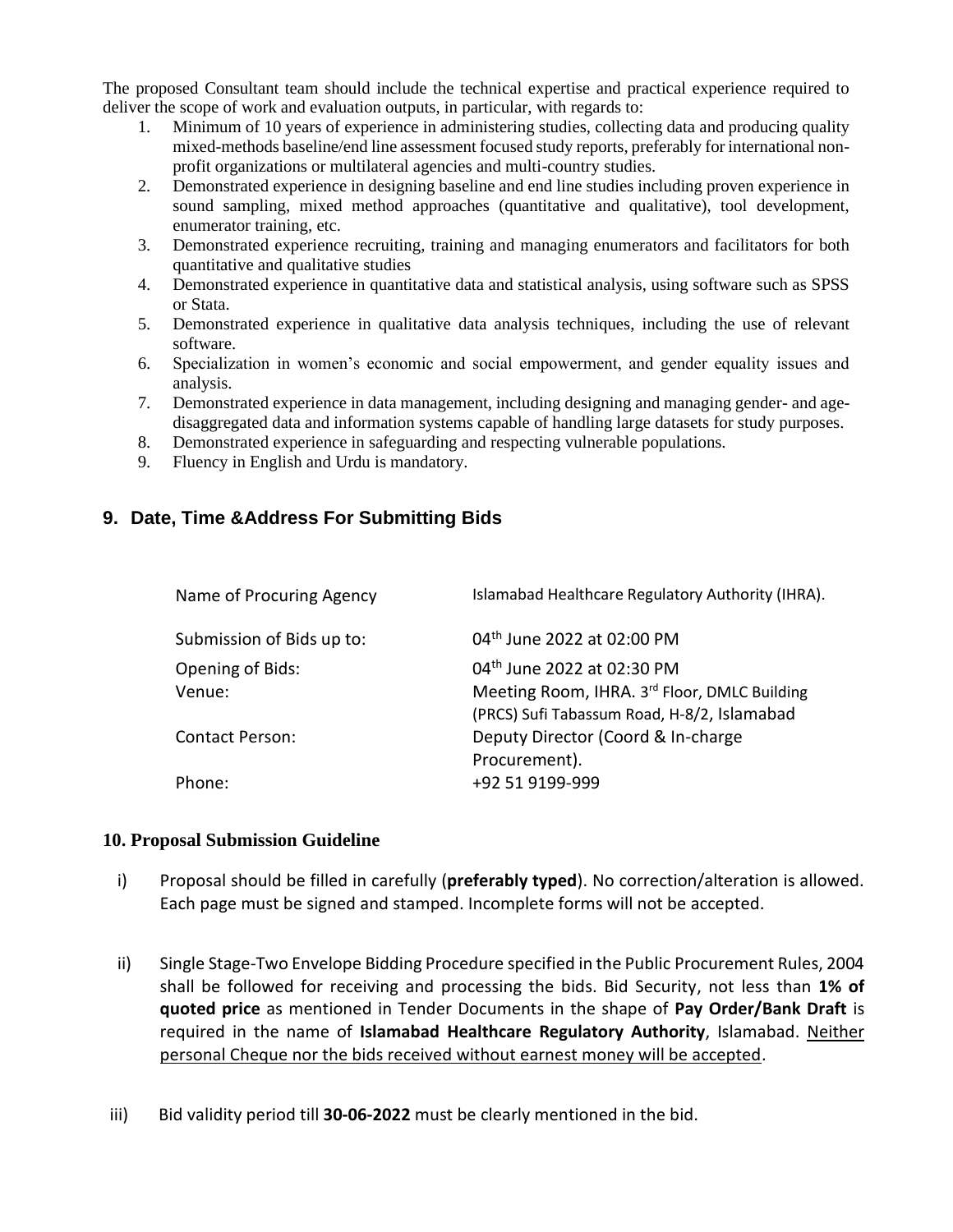- iv) In case, the proposal is accepted by the competent authority, the earnest money will be retained till the completion of the agreement period. However, the earnest money of unsuccessful bidders will be returned on receipt of a written request.
- v) The offered rates should include GST/Government taxes, delivery, installation, necessary software charges, etc.
- vi) The bidder will have to submit an affidavit on stamp paper of **Rs.50/-** that the firm has not been blacklisted in the past on account of inefficiency to any public sector organization. The affidavit should be attested by the Notary Public. On account of the submission of false statements, the firm shall be blacklisted and debarred from the bidding process.
- vii) The contract will be awarded to the lowest evaluated bidder **after approval by the Purchase/Tender Committee,** whose decision will be treated as **final**.
- viii) The Result of the bid evaluation under Rule **35** of PP Rules, 2004 will be announced **fifteen** days prior to the award of the contract to the successful bidder. In case of any complaint of a bidder, a Redressal Grievance Committee already constituted in the IHRA will address the grievances.
- ix) The procuring Agency may reject all the bids or proposals at any time prior to the acceptance of a bid or proposal under rule 33 of the Rules.

## (**Muhammad Abubakar Hayat**)

Deputy Director (Coord & In-charge Procurement) *Phone: (92-51) 9199999*

## <span id="page-5-0"></span>**11. Payment schedule**

| i. Signing of contract         | 50% |
|--------------------------------|-----|
| ii. Submission of final report | 50% |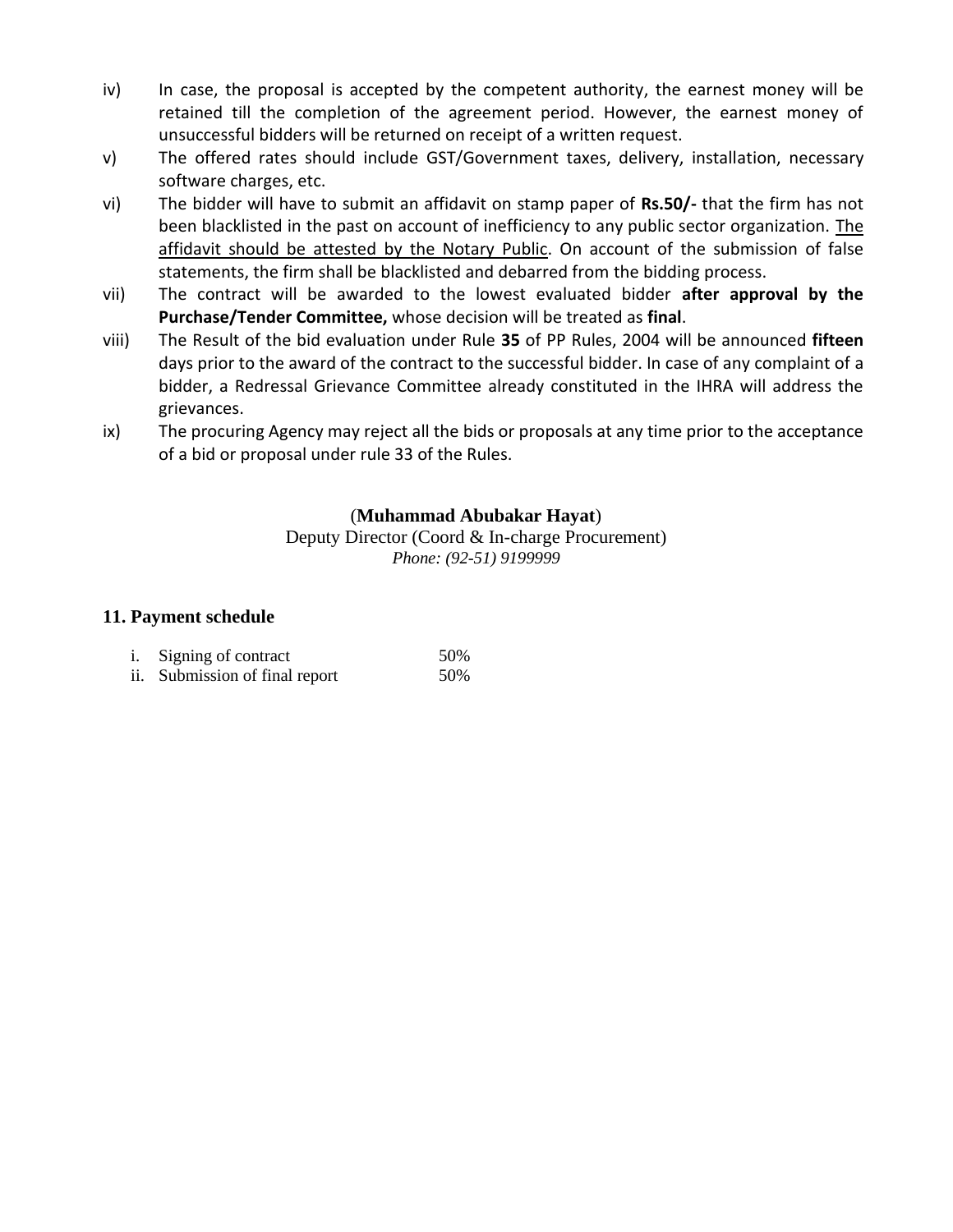### [*Firm letterhead*]

[*Date*] To Chief Executive Officer Islamabad Healthcare Regulatory Authority

**Re:** Technical Proposal and Financial Proposal in respect of [Insert title of assignment] Dear Sir,

We offer to provide the Services for [Insert title of assignment] in accordance with your Tender for Proposal dated [Insert Date of Tender advertised]. We hereby submit our technical Proposal and financial proposals including the required documents in a sealed envelope.

We hereby declare that all the information and statements made in these proposals are true and accept that any misinterpretation contained therein may lead to our disqualification. Our proposal is binding upon us and subject to the modifications resulting from contract negotiations. We undertake that we will initiate the services as per the client's request if our proposal is accepted. We understand that you are not bound to accept any or all proposals you receive.

Thank you. Yours

sincerely,

Signature Name and title of signatory: Stamp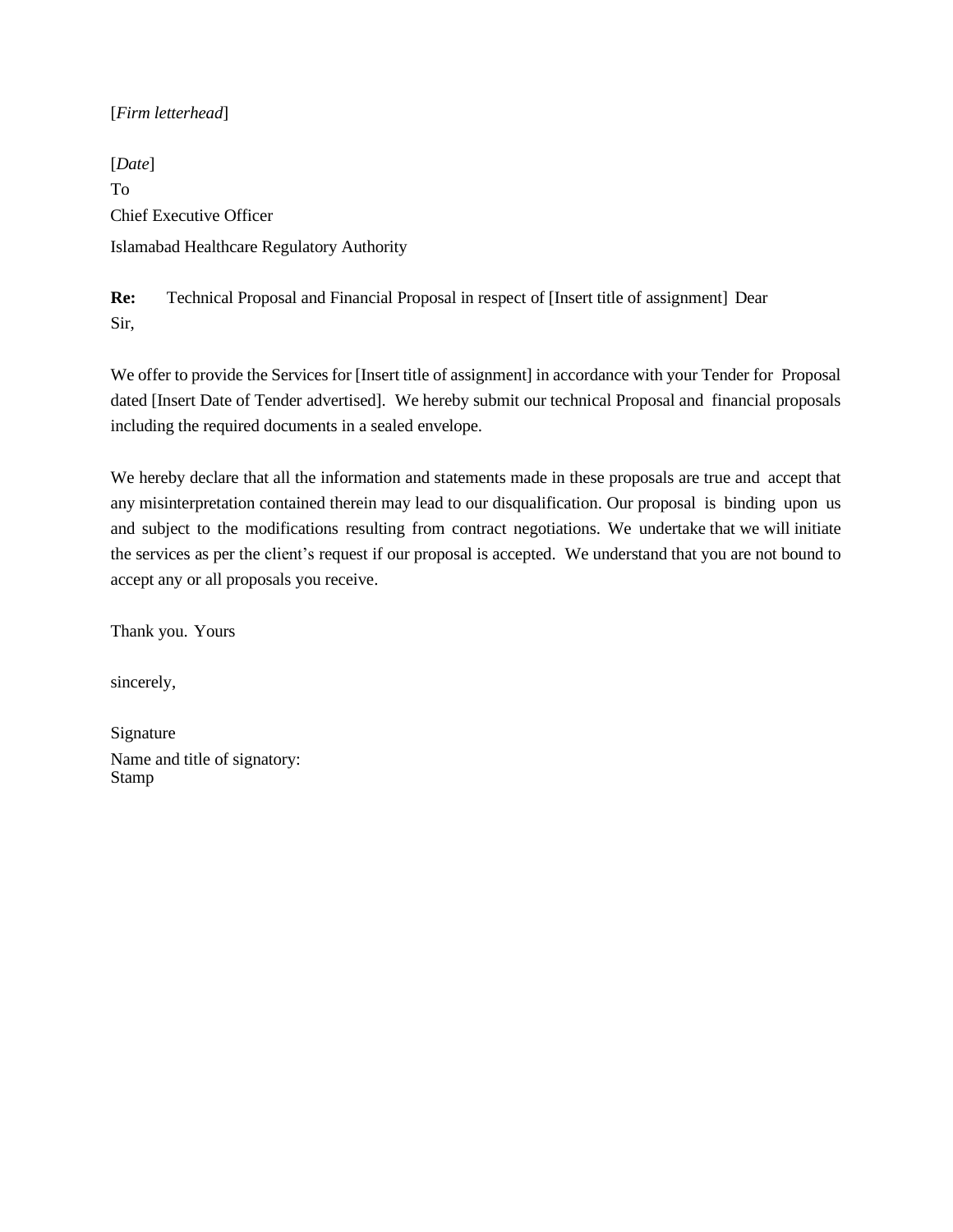## <span id="page-7-0"></span>**12. Annexure A - Report Format**

IHRA would be open to receive suggestions for report formats from interested parties, but would expect the final baseline study report to include the following:

1. Title page

2. Contents page

3. List of abbreviations and acronyms

4. **Executive Summary** (maximum 2 pages, clearly summarizing the assessment and key findings in accessible language)

5. **Background** (maximum 3 pages on the context of the intervention and project objectives)

6. **Methodology** (maximum 3 pages detailing what data was collected, how it was collected and by whom, what the sample size was, details of control groups used (as applicable), any possible limitations to the assessment etc.)

7. **Findings and analysis** (approximately 15 pages giving the results of the assessment according to the TORs guidelines, combining qualitative and quantitative data, disaggregated by sex and age. The Findings section should also include a summary table showing updated information of existing HCEs) 8. Softcopy of database of HCEs.

Suggested Report length - 30 pages (excluding annexes).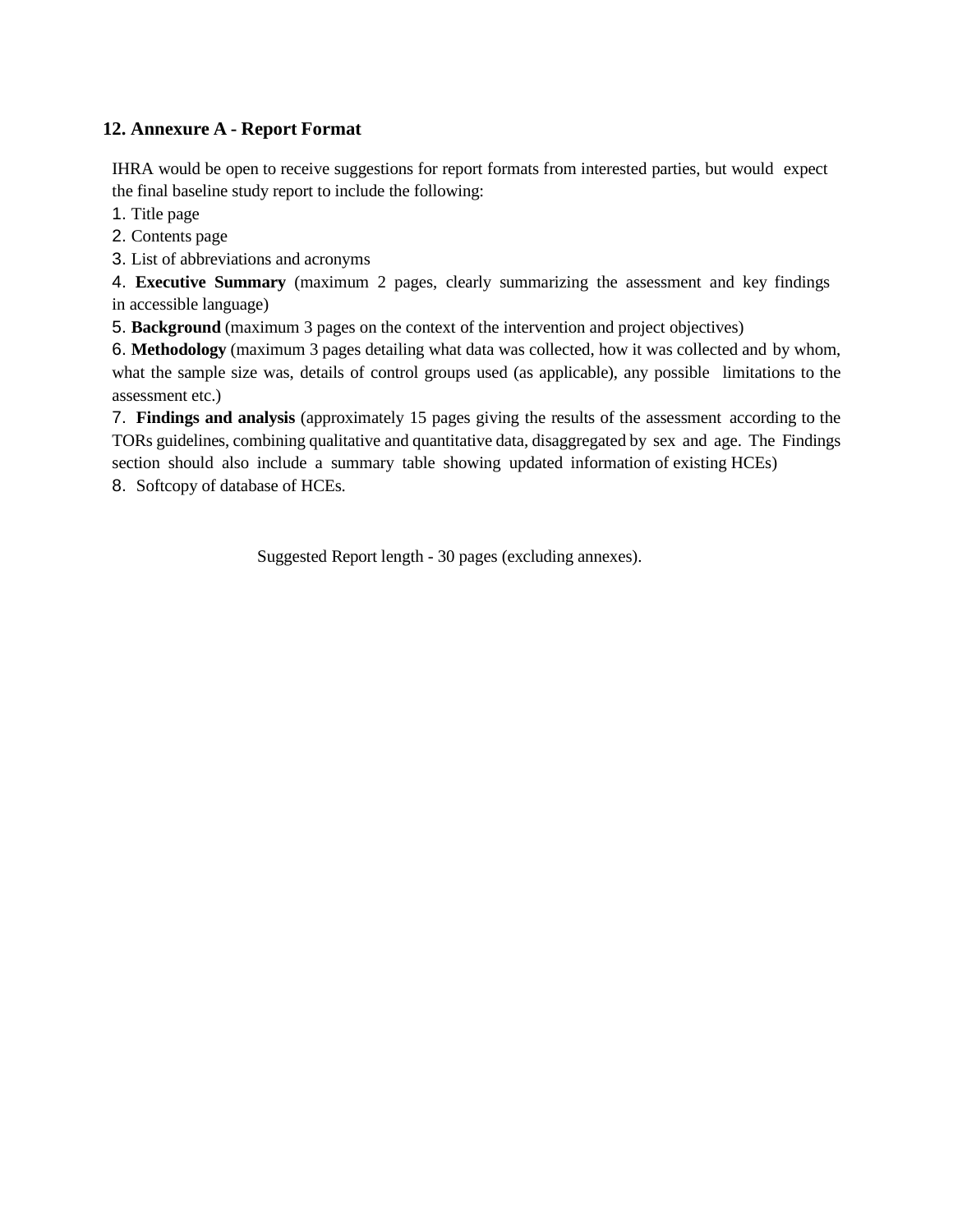## <span id="page-8-0"></span>**13. Annexure B- Organizational Profile**

| <b>Required Information</b>                                                                                                     | <b>Response</b>                                                                                                 |
|---------------------------------------------------------------------------------------------------------------------------------|-----------------------------------------------------------------------------------------------------------------|
| Legal Name of Organization                                                                                                      |                                                                                                                 |
| Year of Registration / Establishment of the<br>Organization                                                                     |                                                                                                                 |
| Is your organization a Private Sector entity, Not-<br>for-Profit Organization or a University? Put<br>cross in the relevant box |                                                                                                                 |
|                                                                                                                                 | Section 42 Company                                                                                              |
|                                                                                                                                 | Private Ltd. Company<br><b>Sole Proprietor</b>                                                                  |
|                                                                                                                                 | Partnership                                                                                                     |
| What is the legal status of your organization? Tick<br>the relevant box (one box only).<br>(Attach                              | Organization registered under Voluntary Social<br>Welfare Agencies (Registration and Control)<br>Ordinance 1961 |
| Copy/Copies of Registration Certificate/s)                                                                                      | Organization registered as Joint Stock Company<br>under the Societies Registration Act 1860                     |
|                                                                                                                                 | Organization registered under The Trusts Act (II of<br>1882)                                                    |
|                                                                                                                                 | Others (please specify)                                                                                         |
| Name of Head of Organization                                                                                                    |                                                                                                                 |
| Designation                                                                                                                     |                                                                                                                 |
| Email                                                                                                                           |                                                                                                                 |
| Phone & mobile numbers                                                                                                          |                                                                                                                 |
| Postal address of Organization                                                                                                  |                                                                                                                 |
| Phone                                                                                                                           |                                                                                                                 |
| Email                                                                                                                           |                                                                                                                 |
| Website                                                                                                                         |                                                                                                                 |
| Name of contact person*                                                                                                         |                                                                                                                 |
| Designation                                                                                                                     |                                                                                                                 |
| Phone & mobile numbers                                                                                                          |                                                                                                                 |
| Email                                                                                                                           |                                                                                                                 |
| In case of Joint Venture / Partnership or<br>Consortium, please provide additional details as<br>relevant.                      |                                                                                                                 |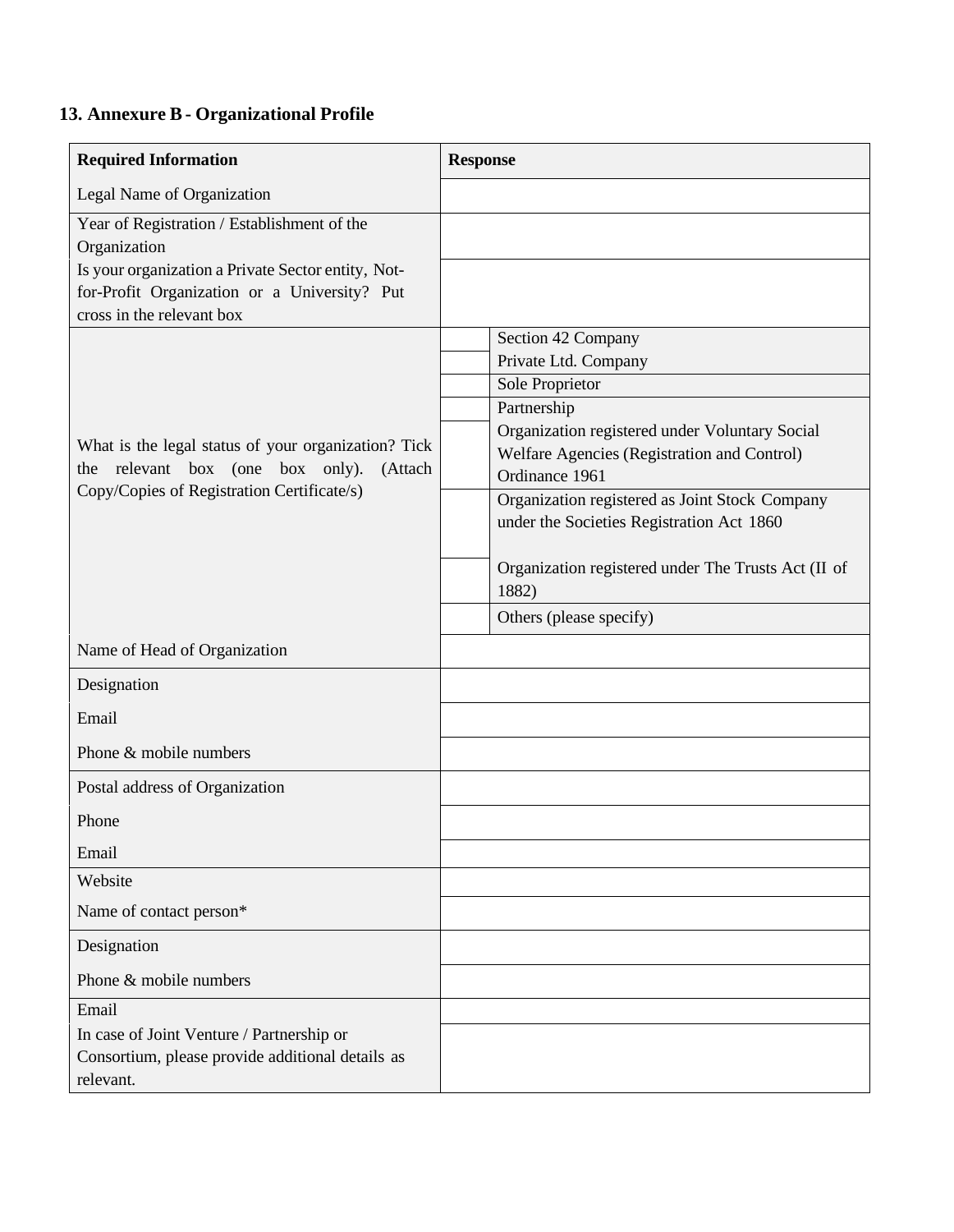| <b>Form A - Experience Profile</b>                                                                                                         | This section carries 25% weightage for<br>evaluation purposes                                                                                                                                                                                                                                                                                                                                                                                                                        |
|--------------------------------------------------------------------------------------------------------------------------------------------|--------------------------------------------------------------------------------------------------------------------------------------------------------------------------------------------------------------------------------------------------------------------------------------------------------------------------------------------------------------------------------------------------------------------------------------------------------------------------------------|
| and international experience similar to the scope of work mentioned in the ToR. Replicate<br>baseline<br>$\sqrt{2}$<br>table<br>all<br>for | 1. To determine the applicant's suitability for this assignment, IHRA requires information regarding relevant<br>current or prior assignments conducted by the applicant. Use this form to provide details of your<br>experience. Please note that this section will be scored based on your description of a maximum of eight<br>baseline / relevant researches (which can be independently verified) and will demonstrate relevant local<br>the<br>relevant researches (25 points) |
| Project title                                                                                                                              |                                                                                                                                                                                                                                                                                                                                                                                                                                                                                      |
| Client, name and designation of contact person, office address and telephone number                                                        |                                                                                                                                                                                                                                                                                                                                                                                                                                                                                      |
| Country and location                                                                                                                       |                                                                                                                                                                                                                                                                                                                                                                                                                                                                                      |
| of references from the contracting entity.                                                                                                 | If any of these reports were prepared under a sub-contractual arrangement, provide names and contact information                                                                                                                                                                                                                                                                                                                                                                     |
| Value of the agreement (in PKR or original currency of agreement):                                                                         |                                                                                                                                                                                                                                                                                                                                                                                                                                                                                      |
| Project description                                                                                                                        |                                                                                                                                                                                                                                                                                                                                                                                                                                                                                      |
| Duration of the assignment (months)                                                                                                        |                                                                                                                                                                                                                                                                                                                                                                                                                                                                                      |
| Start date (month/year) and Completion date (month/year)                                                                                   |                                                                                                                                                                                                                                                                                                                                                                                                                                                                                      |
| Size and description of sample (if applicable)                                                                                             |                                                                                                                                                                                                                                                                                                                                                                                                                                                                                      |
| Methodology and tools used                                                                                                                 |                                                                                                                                                                                                                                                                                                                                                                                                                                                                                      |
| Total number of staff-months (by your firm) on the assignment:                                                                             |                                                                                                                                                                                                                                                                                                                                                                                                                                                                                      |
| Name of associated consultants (if any)                                                                                                    |                                                                                                                                                                                                                                                                                                                                                                                                                                                                                      |
| used and/or quoted).                                                                                                                       | Outcomes of the research / baseline / end line (please elaborate on ways in which this information was assessed,                                                                                                                                                                                                                                                                                                                                                                     |
| such as Project Director/Coordinator, Team Leader)                                                                                         | Name of senior professional staff of your firm involved and functions performed (indicate most significant profiles                                                                                                                                                                                                                                                                                                                                                                  |
| Description of actual services provided by your staff within the assignment                                                                |                                                                                                                                                                                                                                                                                                                                                                                                                                                                                      |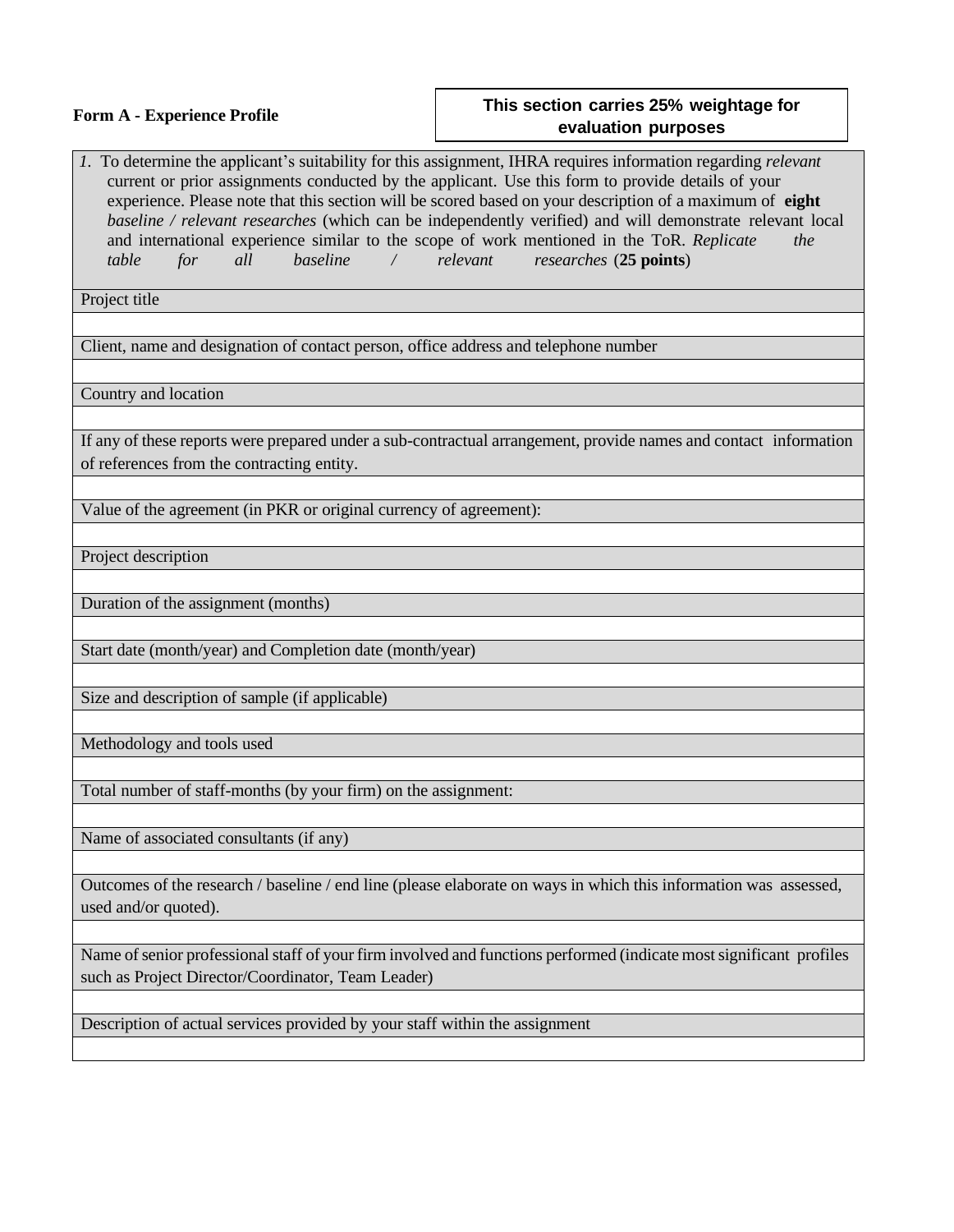#### **Form B - Implementation Team**

## **This section carries 30% weightage for evaluation purposes**

IHRA expects that the applicants have adequately qualified and competent personnel available to carry out the tasks required for effective implementation of the given task. Please provide separate plan for each project's baseline. *Note: The applicants will not be allowed to change the proposed key staff except by the approval of IHRA.*

1. Describe how you will organise and structure the team working on this task. Provide detailed resource plan linked with the workplan and the number of hours/days allocated to each project team member during the various phases of the project.

**(10 points)**

2. Indicate relevant qualifications and experience of the project team related to the task requirements defined in the ToR.

**(10 points)**

3. Provide information regarding individual key project team members who will be responsible for activities needed to be carried out for this assignment. Make sure the CV of the Technical lead of the study is also attached.

**Serial no. Name of Staff CNIC No. /Passport No. Qualifications and Experience Area of Expertise Position Assigned Task Assigned**

**(10 points)**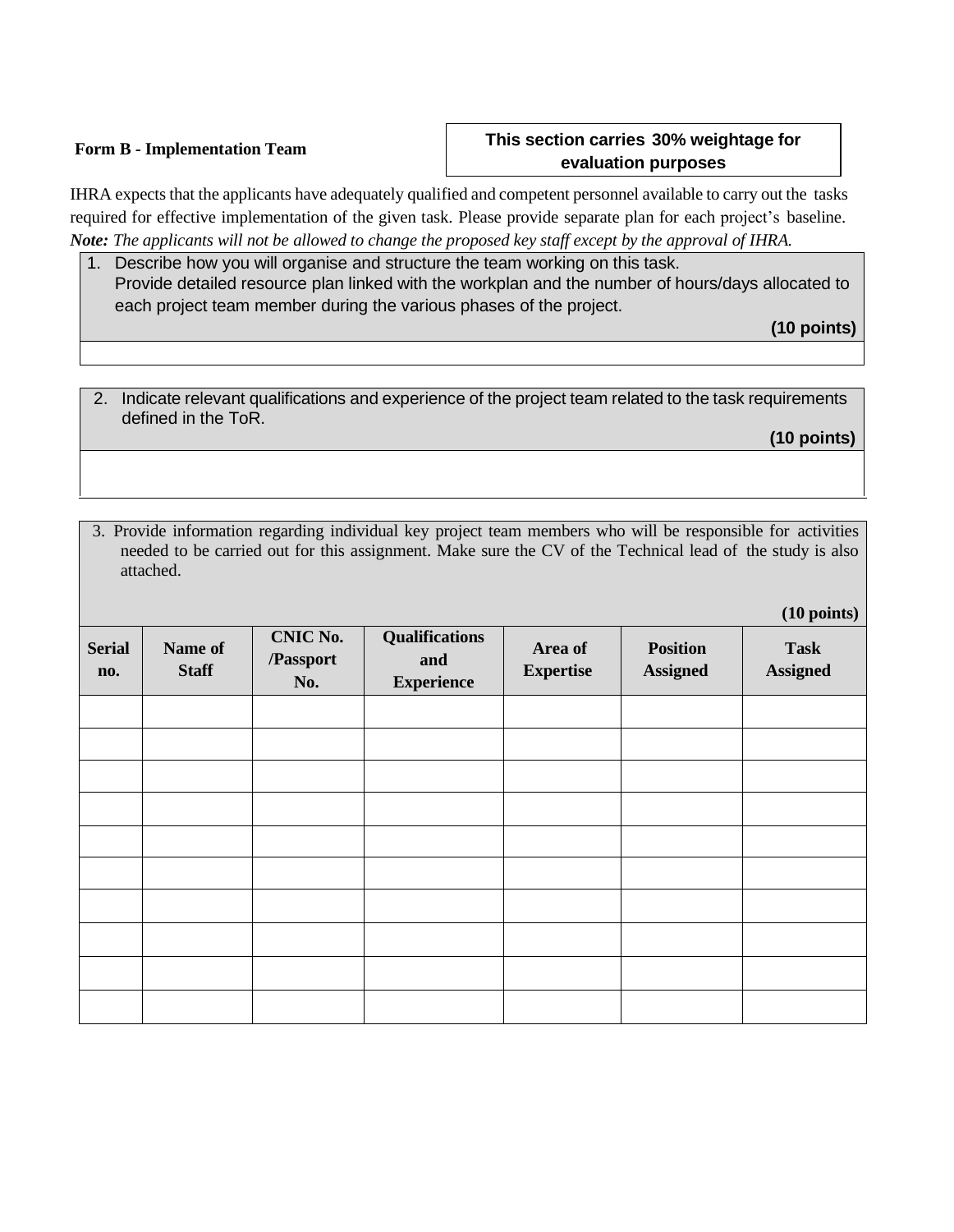#### **Curriculum Vitae (CV) for proposed Key professional staff**

**1. Proposed Position**:

**2. Name of Staff:** \_ \_

**3. CNIC No:** \_ \_

**4. Education:**

| <b>Degree</b> | <b>Major/Minor</b> | <i>Institution</i> | Date (MM/YYYY) |
|---------------|--------------------|--------------------|----------------|
|               |                    |                    |                |
|               |                    |                    |                |
|               |                    |                    |                |

#### **5. Employment record**:

| <b>Employer</b> | <b>Position</b> | From (MM/YYYY | To (MM/YYYY) |
|-----------------|-----------------|---------------|--------------|
|                 |                 |               |              |
|                 |                 |               |              |
|                 |                 |               |              |

#### **6. Detailed tasks assigned**

[*List all tasks to be performed under this assignment*]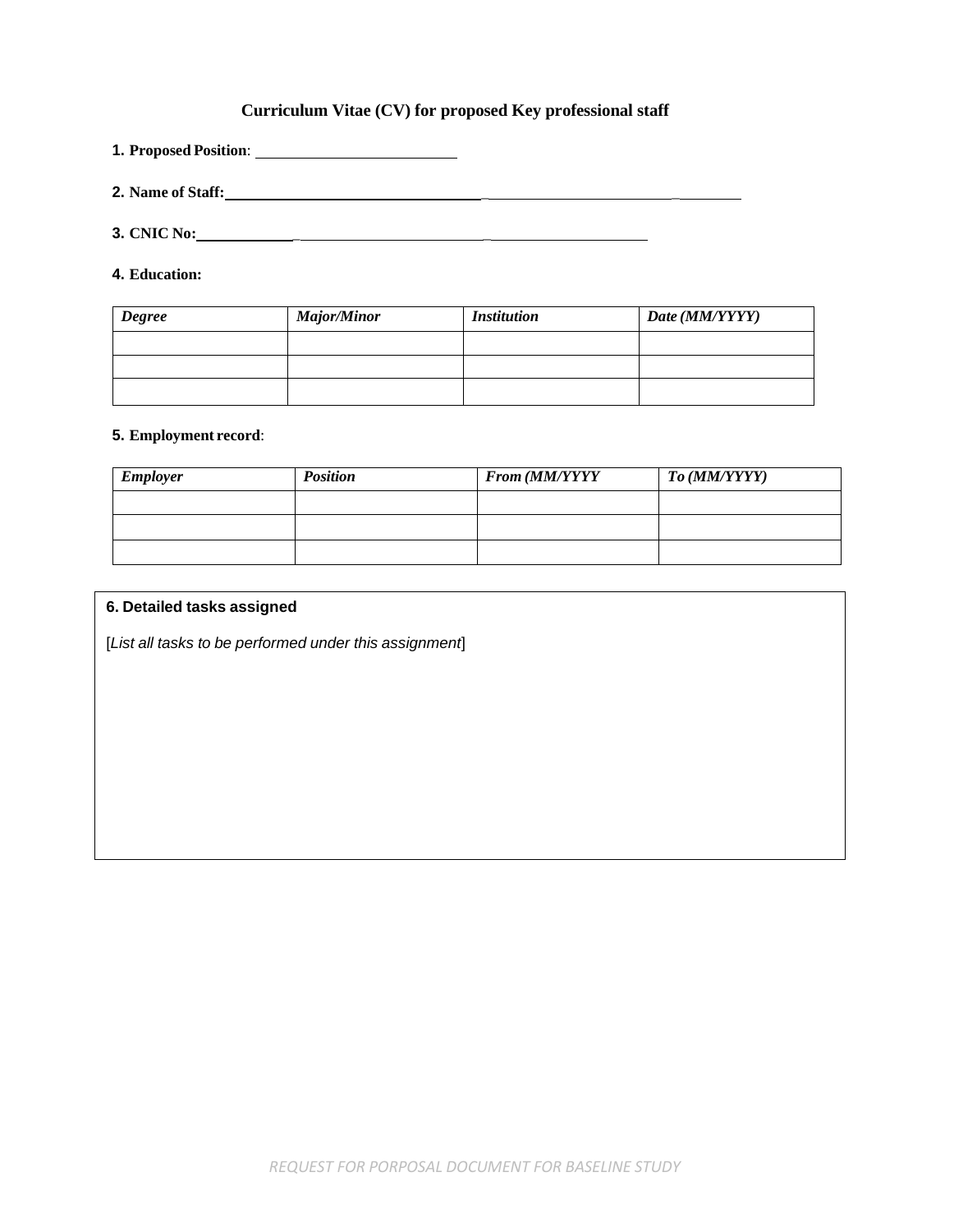| 1) Name of assignment or project: _____________________Cost of Project_________________                                                                                                                                             | Year: |
|-------------------------------------------------------------------------------------------------------------------------------------------------------------------------------------------------------------------------------------|-------|
|                                                                                                                                                                                                                                     |       |
|                                                                                                                                                                                                                                     |       |
| Client: <u>Client Client Communication</u> Client Communication Client Communication Client Communication Client Communication Communication Communication Communication Communication Communication Communication Communication Co |       |
|                                                                                                                                                                                                                                     |       |
|                                                                                                                                                                                                                                     |       |
|                                                                                                                                                                                                                                     |       |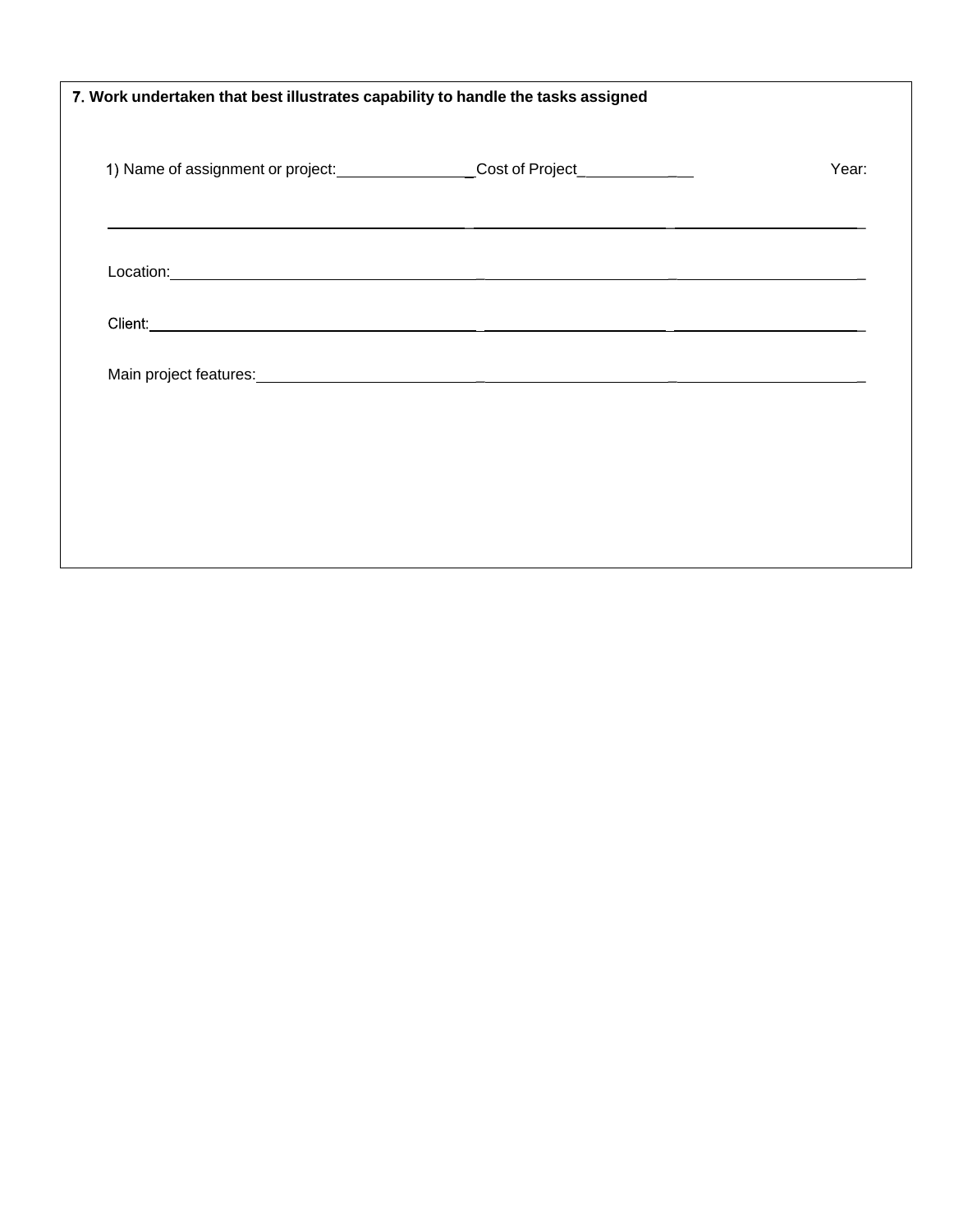#### **Form C - Proposed Approach and Methodology**

#### **(Please provide relevant details for each project baseline)**

| assignment.                                                                                                                                                                                                                                    | $(5$ points) |
|------------------------------------------------------------------------------------------------------------------------------------------------------------------------------------------------------------------------------------------------|--------------|
|                                                                                                                                                                                                                                                |              |
|                                                                                                                                                                                                                                                |              |
| 2. a) Describe the overall methodology of baseline study, this should cover your proposed primary and secondary<br>research methodology, data collection methods (Secondary, Quantitative, Qualitative and triangulation<br>mechanism). $(10)$ |              |
|                                                                                                                                                                                                                                                |              |
|                                                                                                                                                                                                                                                |              |

b) Indicate the main activities and phases of the assignment in the work schedule provided on the next page *(Form D)*.

1. Provide a brief statement describing your understanding of IHRA's needs as per the ToR for this

**(5)**

**(5)**

3. a) Explain how you would develop the analysis framework and instruments for conducting this study. Please provide detailed rationale and basisfor sampling and related proceduresto reach at given baseline indicators.

b) Outline the proposed operations strategy that will be used to reach out to stakeholders and experts. *(Please elaborate in detail on field operations and how teams will be dispersed geographically.)*

#### **(5)**

**(2)**

c) Outline the quality assurance mechanisms that will be employed to conduct the baseline study.

d) What are the risks you might face during this assignment? What is your risk mitigation strategy to address the given risks?

**(2)**

e) Mention any *other* operational, technical or organisational strength not solicited elsewhere (or mentioned elsewhere in your proposal) that you consider relevant to this task.

**(1)**

#### **This section carries 35% weightage for evaluation purposes**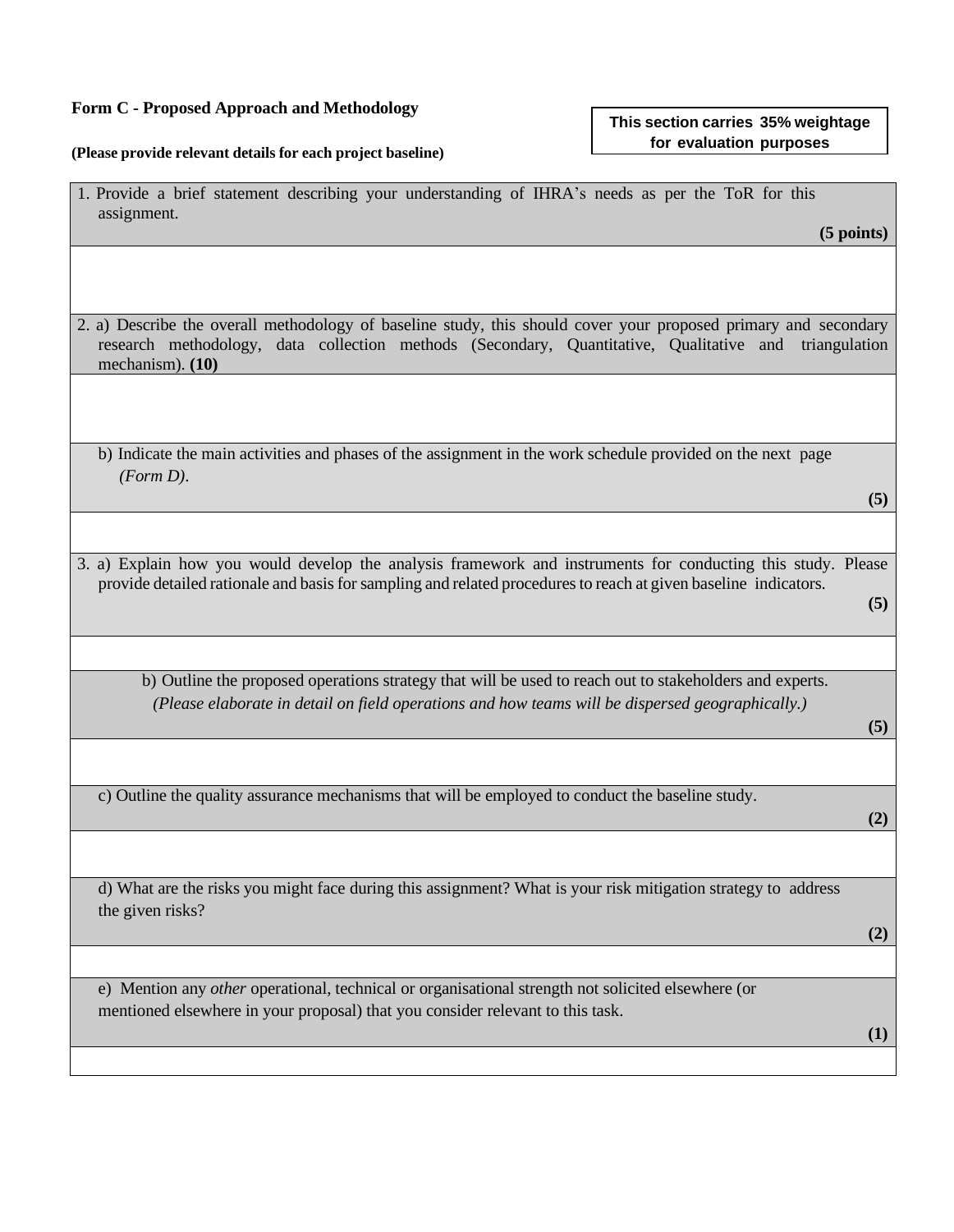| Form E - Financial Capability            |                                              |              | This section carries 10% weightage for<br>evaluation purposes |
|------------------------------------------|----------------------------------------------|--------------|---------------------------------------------------------------|
| <b>Financial Capability of the Firms</b> |                                              |              |                                                               |
|                                          | Last 3 years audited statements of the firms |              |                                                               |
|                                          |                                              |              |                                                               |
| Sr. No                                   | Year                                         | <b>Marks</b> |                                                               |
|                                          | 2018-19                                      | 3.33         |                                                               |
| $2^{\circ}$                              | 2019-20                                      | 3.33         |                                                               |
| 3                                        | 2020-21                                      | 3.33         |                                                               |
|                                          | <b>Total Marks</b>                           | 10           |                                                               |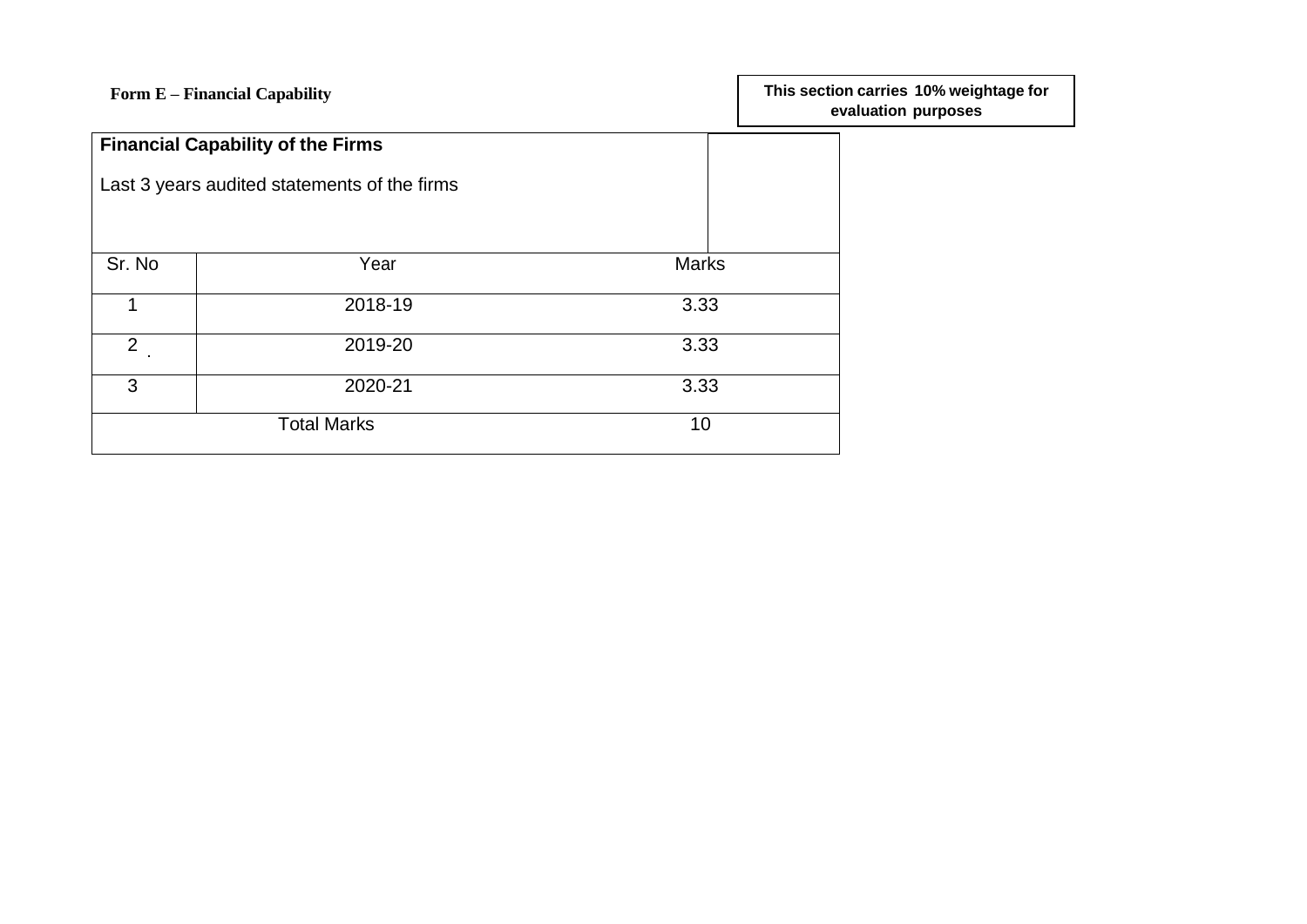#### **Form D - Work Schedule**

|                 | <b>Tentative Start Date:</b> |              |                |              |                         |                |
|-----------------|------------------------------|--------------|----------------|--------------|-------------------------|----------------|
|                 | Activity                     | Weeks        |                |              |                         |                |
| Sr.No.          |                              | $\mathbf{1}$ | $\overline{2}$ | $\mathbf{3}$ | $\overline{\mathbf{4}}$ | 5 <sup>5</sup> |
| -1              |                              |              |                |              |                         |                |
| $\overline{2}$  |                              |              |                |              |                         |                |
| $\mathfrak{Z}$  |                              |              |                |              |                         |                |
| $\overline{4}$  |                              |              |                |              |                         |                |
| $5\overline{)}$ |                              |              |                |              |                         |                |
|                 |                              |              |                |              |                         |                |
|                 |                              |              |                |              |                         |                |
|                 |                              |              |                |              |                         |                |
|                 |                              |              |                |              |                         |                |
|                 |                              |              |                |              |                         |                |
|                 |                              |              |                |              |                         |                |
|                 |                              |              |                |              |                         |                |
|                 |                              |              |                |              |                         |                |
|                 |                              |              |                |              |                         |                |
|                 |                              |              |                |              |                         |                |
|                 |                              |              |                |              |                         |                |
|                 |                              |              |                |              |                         |                |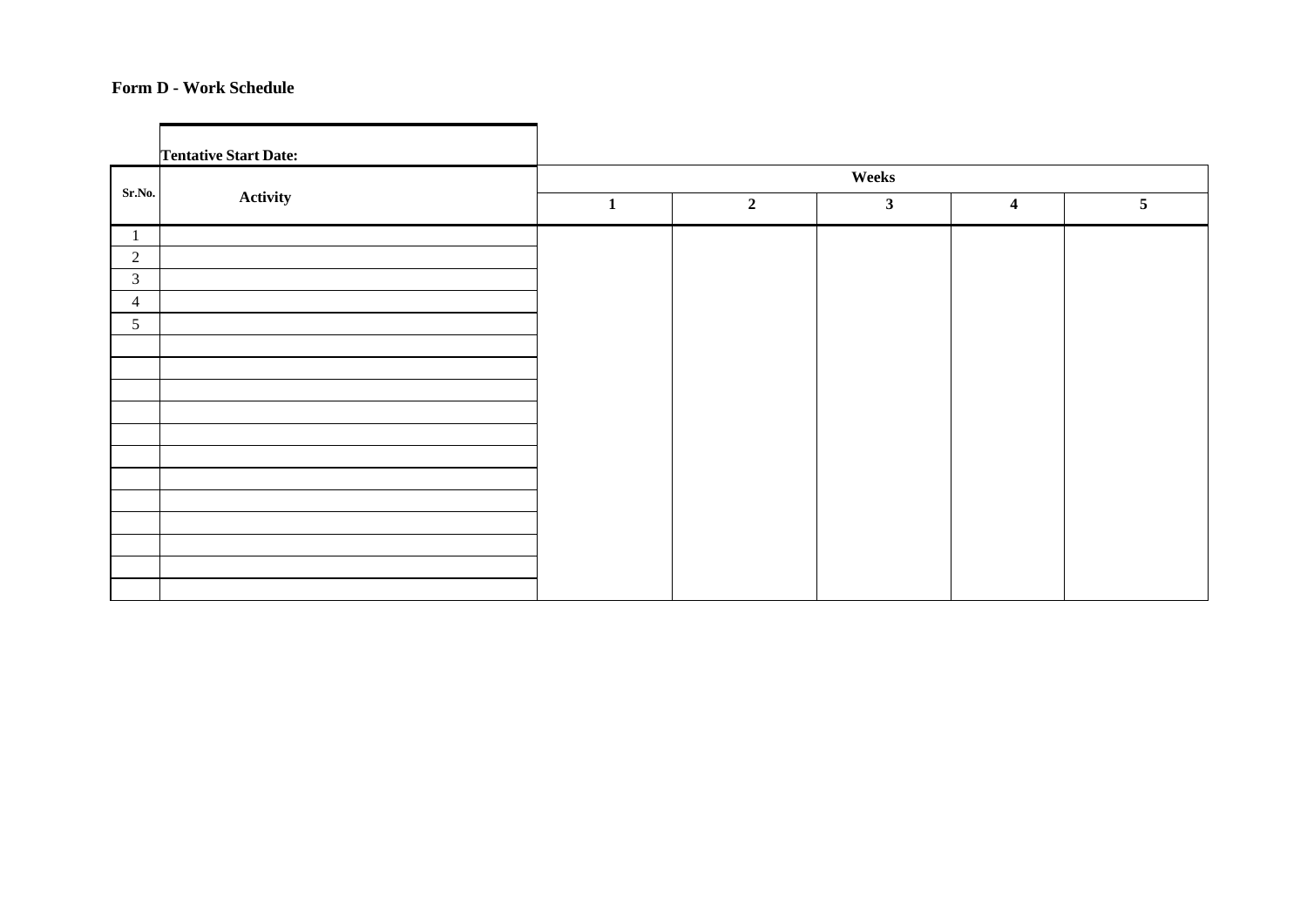## **Annexure - D: Total Cost of Proposal**

| <b>Item</b>                                           | <b>Pak Rupees</b> |
|-------------------------------------------------------|-------------------|
| Remuneration                                          |                   |
| Reimbursable Expenses                                 |                   |
| <b>Applicable Taxes</b>                               |                   |
| <b>Total Costs of Financial Proposal</b> <sup>1</sup> |                   |

#### **FORM D 1 - BREAKDOWN OF COSTS BY ACTIVITY**

| <b>S. No.</b> | Activities <sup>1</sup>                           | Description <sup>2</sup> | <b>Total Cost of Activity<br/>(Pak Rupees)</b> |
|---------------|---------------------------------------------------|--------------------------|------------------------------------------------|
| $\perp$       | <b>Baseline Study Design Finalization</b>         |                          |                                                |
| 1A            |                                                   |                          |                                                |
| 1B            |                                                   |                          |                                                |
| 2             | <b>Assessment Tools / Training of Field Staff</b> |                          |                                                |
| 2A            |                                                   |                          |                                                |
| 2B            |                                                   |                          |                                                |

|                | Data Entry / Field Activities      |
|----------------|------------------------------------|
| 3A             |                                    |
| 3B             |                                    |
| $\overline{4}$ | <b>Report Writing and Analysis</b> |
| 4A             | Add as necessary                   |
|                | <b>Total</b>                       |

1 Names of activities should be the same as, or correspond to the ones indicated in the second column of Form D (Work Schedule).

2 Please include short description of the activities whose cost breakdown is provided in this Form.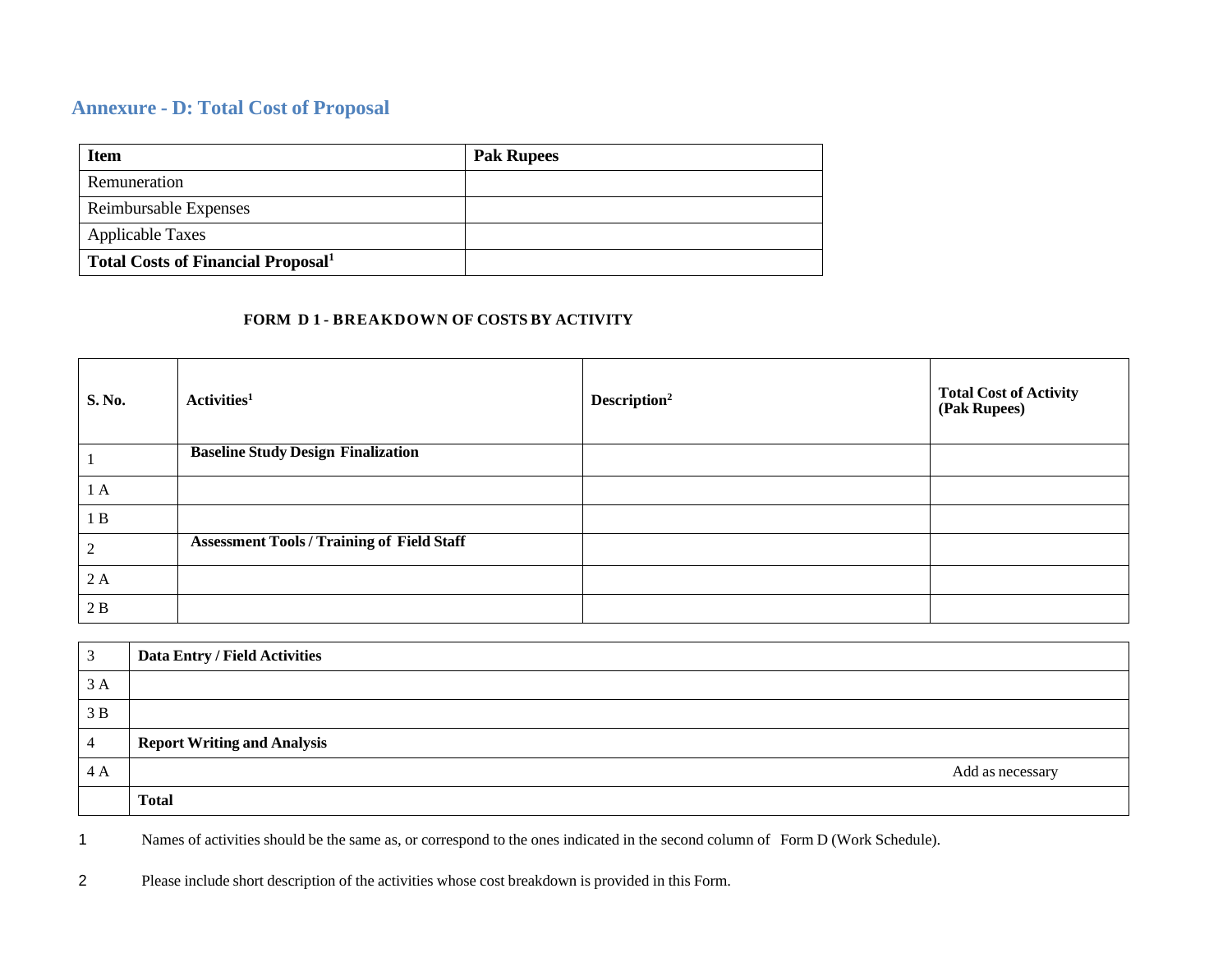#### **FORM D2 BREAKDOWN OF REMUNERATION**

| S.<br>No. | $\mathbf{Name}^2$         | <b>Position</b> | <b>Remuneration</b><br><b>Rate (per Day)</b> | <b>No. of Units</b> | <b>Total</b><br>Remuneration<br>(PKR) | Justification/Budget notes |
|-----------|---------------------------|-----------------|----------------------------------------------|---------------------|---------------------------------------|----------------------------|
|           | <b>Professional Staff</b> |                 |                                              |                     |                                       |                            |
|           |                           |                 |                                              |                     |                                       |                            |
|           |                           |                 |                                              |                     |                                       |                            |
|           |                           |                 |                                              |                     |                                       |                            |
|           |                           |                 |                                              |                     |                                       |                            |
|           | <b>Support Staff</b>      |                 |                                              |                     |                                       |                            |
|           |                           |                 |                                              |                     |                                       |                            |
|           |                           |                 |                                              |                     |                                       |                            |
|           |                           |                 |                                              |                     |                                       |                            |
|           |                           |                 |                                              |                     |                                       |                            |
|           |                           |                 |                                              |                     |                                       |                            |
|           | Total (PKR)               |                 |                                              |                     |                                       |                            |

#### **Instructions:**

<sup>1</sup> Professional/Key Staff as listed in Form B.

<sup>2</sup> Professional Staff should be indicated individually; Support Staff should be indicated per category (e.g. clerical staff).